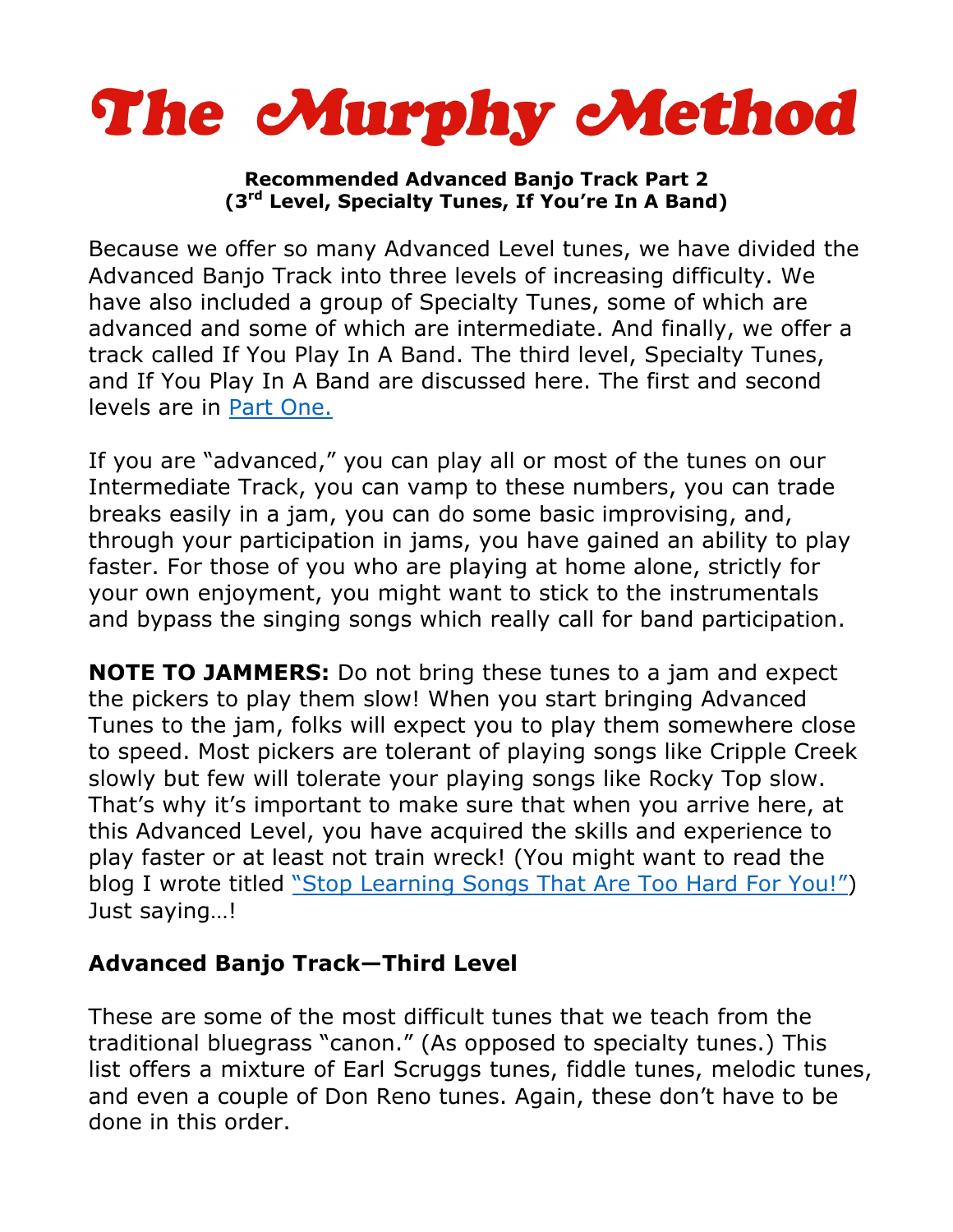*Sally Goodwin* [\(Advanced Earl\)](http://www.murphymethod.com/index.cfm?event=pages.product&pid=74) (fiddle tune)

*Bill Cheatum* [\(Great Banjo Tunes\)](http://www.murphymethod.com/index.cfm?event=pages.product&pid=7) (fiddle tune)

*Rawhide* [\(Rawhide DVD\)](http://www.murphymethod.com/index.cfm?event=pages.product&pid=15)

*Foggy Mountain Special* (Advanced Earl)

*Dixie Breakdown* (Great Banjo Tunes) (A Don Reno tune)

*Hazel Creek* (Rawhide DVD) (suggest you learn Sally Goodwin first)

*Pike County Breakdown* (Advanced Earl)

*Limehouse Blues* (Great Banjo Tunes) (A Don Reno tune)

*Katy Hill* and/or *Roanoke* [\(Blackberry Blossom DVD\)](http://www.murphymethod.com/index.cfm?event=pages.product&pid=17) (if you like the melodic style; fiddle tunes)

*Home Sweet Home* and/or *Farewell Blues* ([Soldier's Joy DVD\)](http://www.murphymethod.com/index.cfm?event=pages.product&pid=12) (if you like Scruggs tunes and playing in Open C)

*Randy Lynn Rag* [\(More Advanced Earl\)](http://www.murphymethod.com/index.cfm?event=pages.product&pid=5) (A tuner song; we also show you how to play it without tuners)

## **Specialty Tunes—Intermediate and Advanced Level**

We do teach some tunes that are unlikely to be played at most jams. Still, we like them and occasionally play some of these in more professional jam sessions or on stage.

*Dueling Banjos* (Jam Session [Standards\)](http://www.murphymethod.com/index.cfm?event=pages.product&pid=73) (Intermediate Level. A specialty tune because no one plays the duel part of this tune the same way)

*Man Of Constant Sorrow* [\(Ralph Stanley DVD\)](http://www.murphymethod.com/index.cfm?event=pages.product&pid=76) (Two versions, easy & hard)

*Ballad Of Jed Clampett* [\(Easy Songs DVD\)](http://www.murphymethod.com/index.cfm?event=pages.product&pid=141) (Easy/Intermediate level)

*Reuben* [\(More Advanced Earl\)](http://www.murphymethod.com/index.cfm?event=pages.product&pid=5) (Intermediate Level, listed as a specialty tune because